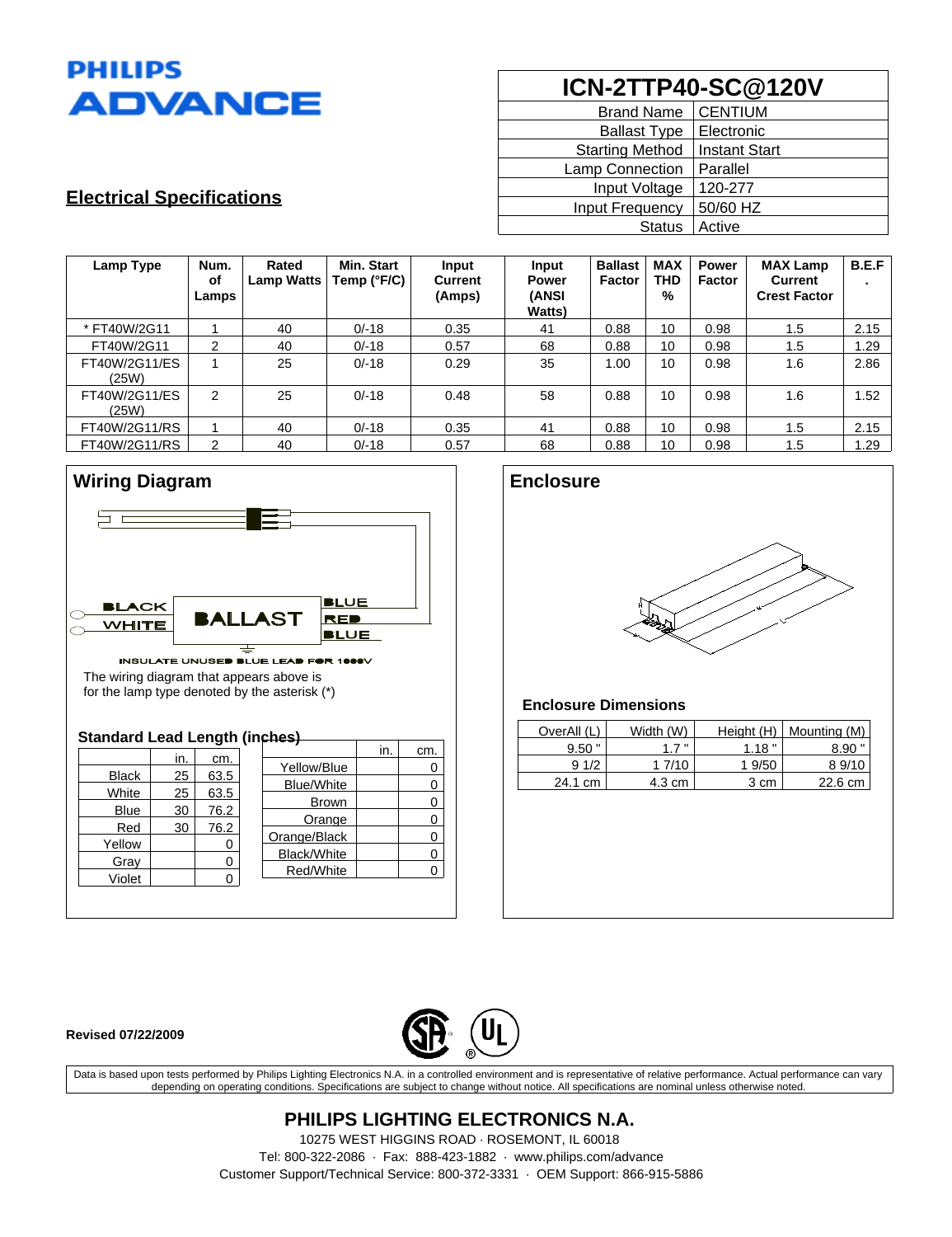

### **Electrical Specifications**

#### **Notes:**

Section I - Physical Characteristics

1.1 Ballast shall be physically interchangeable with standard electromagnetic or standard electronic ballasts, where applicable.

1.2 Ballast shall be provided with integral leads color-coded per ANSI C82.11.

#### Section II - Performance Requirements

2.1 Ballast shall be \_\_\_\_\_\_\_\_\_\_ (Instant, Rapid or Programmed) Start.

2.2 Ballast shall provide Independent Lamp Operation (ILO) for Instant Start ballasts allowing remaining lamp(s) to maintain full light output when one or more lamps fail.

2.3 Ballast shall contain auto restart circuitry in order to restart lamps without resetting power (except T8/HO and FT5 ballasts).

2.4 Ballast shall operate from 60 Hz input source of 120V, 277V or 347V as applicable with sustained variations of +/- 10% (voltage and frequency). IntelliVolt models shall operate from 50/60 Hz input source of 120V through 277V with sustained variations of +/- 10% (voltage and frequency).

2.5 Ballast shall be high frequency electronic type and operate lamps at a frequency above 42 kHz ("GCN" models between 20 kHz and 30kHz) to avoid interference with infrared devices and eliminate visible flicker.

2.6 Ballast shall have a Power Factor greater than 0.98 for primary lamp.

2.7 Ballast shall have a minimum ballast factor for primary lamp application as follows: 0.75 for Low Watt, 0.85 for Normal Light Output and 1.20 for High Light.

2.8 Ballast shall provide for a Lamp Current Crest Factor of 1.7 or less.

2.9 Ballast input current shall have Total Harmonic Distortion (THD) of less than 20% for Standard models and THD of less than 10% for Centium models when operated at nominal line voltage with primary lamp.

2.10 Ballast shall have a Class A sound rating for all 4-foot lamps and smaller.

2.11 Ballast shall have a minimum starting temperature of \_\_\_\_\_\_\_ [-18C (0F) for standard T8 and Long Twin Tube lamps, 10C (50F) for standard T12 lamps, 0C (32F) for Slimline T8 lamps and "GCN" models, -29C (-20F) for T8/HO lamps,] for primary lamp application. Ballast shall have a minimum starting temperature of 60F (16C) for energy-saving lamps.

2.12 Ballast shall tolerate sustained open circuit and short circuit output conditions.

2.13 ICN models shall have lamp striation reduction feature.

Section III - Regulatory Requirements

3.1 Ballast shall not contain any Polychlorinated Biphenyl (PCB).

3.2 Ballast shall be Underwriters Laboratories (UL) listed, Class P and Type 1 Outdoor; and Canadian Standards Association (CSA) certified where applicable.

3.3 Ballast shall comply with ANSI C62.41 Category A for Transient protection.

3.4 Ballast shall comply with ANSI C82.11 where applicable.

3.5 Ballast shall comply with the requirements of the Federal Communications Commission (FCC) rules and regulations, Title 47 CFR part 18, Non-Consumer (Class A) for EMI/RFI (conducted and radiated).

3.6 Ballast shall comply with NEMA 410 for in-rush current limits.

3.7 ICN models shall meet NEMA Premium/CEE requirements for Super T8 rebates

3.8 Ballast shall meet RoHS Compliance Standards

Section IV - Other

4.1 Ballast shall be manufactured in a factory certified to ISO 9001 Quality System Standards.

4.2 Ballast shall carry a five-year warranty from date of manufacture against defects in material or workmanship, including replacement, for operation at a maximum case temperature of 70C.

4.3 Manufacturer shall have a twenty-year history of producing electronic ballasts for the North American market.

| IUN'Z I TEHU'OU W IZU Y |
|-------------------------|
| <b>CENTIUM</b>          |
| Electronic              |
| <b>Instant Start</b>    |
| Parallel                |
| 120-277                 |
| 50/60 HZ                |
| Active                  |
|                         |

**ICN-2TTP40-SC@120V**